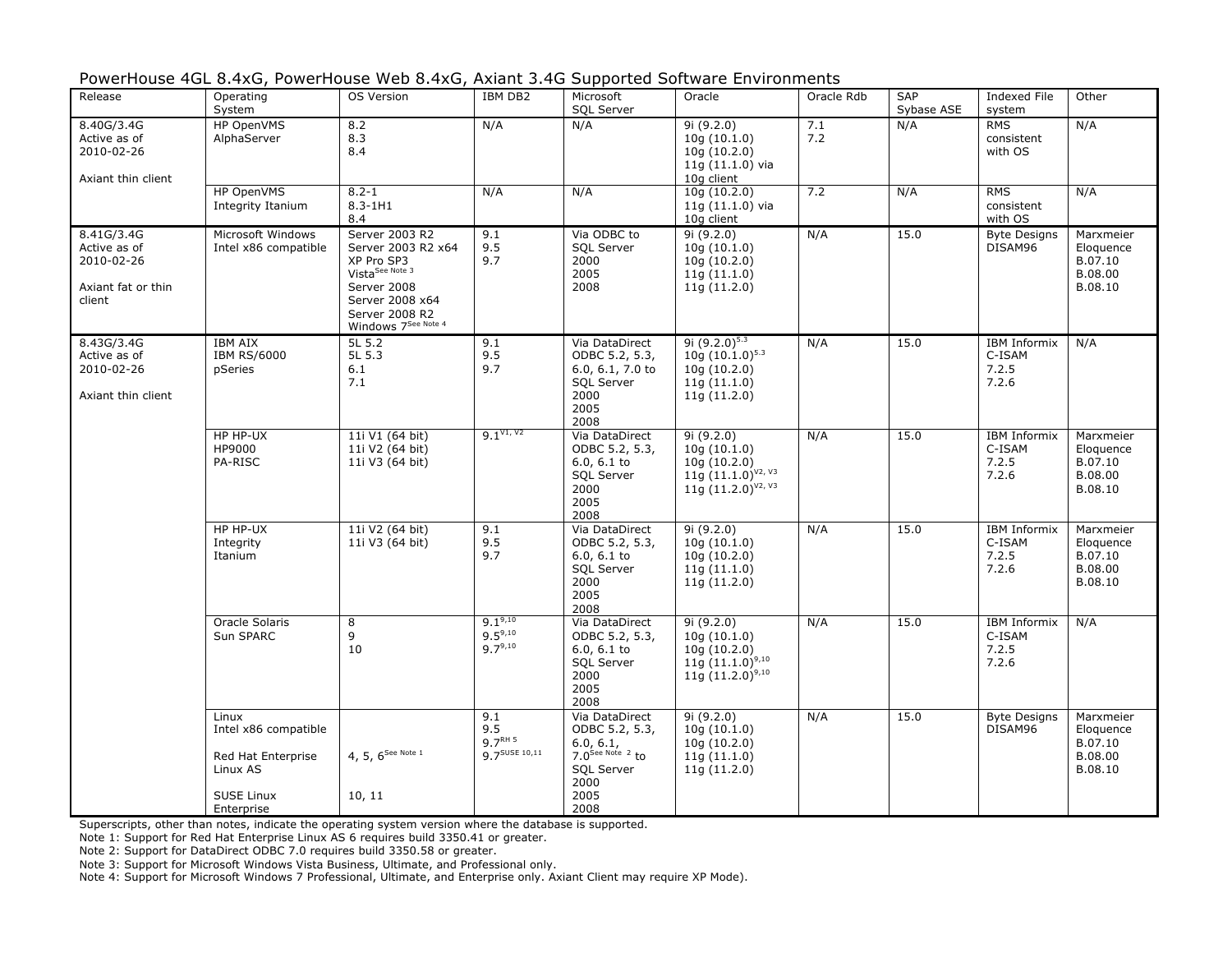| PowerHouse 4GL 8.4xF, PowerHouse Web 8.4xF, Axiant 3.4F Supported Software Environments |  |
|-----------------------------------------------------------------------------------------|--|
|-----------------------------------------------------------------------------------------|--|

| Release                                                                    | Operating<br>System                                                                  | <b>OS Version</b>                                                                                 | <b>IBM DB2</b>                      | Microsoft<br>SQL Server                                                 | Oracle                                                                                       | Oracle Rdb | <b>SAP</b><br>Sybase ASE         | <b>Indexed File</b><br>system                          | Other                                         |
|----------------------------------------------------------------------------|--------------------------------------------------------------------------------------|---------------------------------------------------------------------------------------------------|-------------------------------------|-------------------------------------------------------------------------|----------------------------------------------------------------------------------------------|------------|----------------------------------|--------------------------------------------------------|-----------------------------------------------|
| 8.40F/3.4F<br>Inactive as of<br>2011-04-30<br>Axiant thin client           | HP OpenVMS<br>AlphaServer                                                            | 8.2<br>8.3<br>8.4                                                                                 | N/A                                 | N/A                                                                     | 9i (9.2.0)<br>10q(10.1.0)<br>10g (10.2.0)<br>11g (11.1.0) via<br>10g client                  | 7.1<br>7.2 | N/A                              | <b>RMS</b><br>consistent<br>with OS                    | N/A                                           |
|                                                                            | HP OpenVMS<br>Integrity Itanium                                                      | $8.2 - 1$<br>$8.3 - 1H1$<br>8.4                                                                   | N/A                                 | N/A                                                                     | 10g (10.2.0)<br>$11q(11.1.0)$ via<br>10g client                                              | 7.2        | N/A                              | <b>RMS</b><br>consistent<br>with OS                    | N/A                                           |
| 8.41F/3.4F<br>Inactive as of<br>2011-04-30<br>Axiant fat or thin<br>client | Microsoft Windows<br>Intel x86 compatible                                            | 2000 SP4<br>Server 2003 R2<br>Server 2003 R2 x64<br>XP Pro SP2/SP3<br>Vista <sup>See Note 1</sup> | 8.2<br>9.1<br>9.5                   | Via ODBC to<br>SQL Server<br>2000<br>2005                               | 9i(9.2.0)<br>10q(10.1.0)<br>10g (10.2.0)<br>11q(11.1.0)                                      | N/A        | 12.5<br>15.0                     | <b>Byte Designs</b><br>DISAM96                         | Marxmeier<br>Eloquence<br>B.07.00<br>B.07.10  |
| 8.43F/3.4F<br>Inactive as of<br>2011-04-30<br>Axiant thin client           | <b>IBM AIX</b><br><b>IBM RS/6000</b><br>pSeries                                      | 5L 5.2<br>5L 5.3<br>6.1                                                                           | 8.2<br>9.1<br>$9.5^{5.3,6.1}$       | Via DataDirect<br>ODBC 5.2, 5.3 to<br><b>SOL Server</b><br>2000<br>2005 | 9i $(9.2.0)^{5.2,5.3}$<br>$10g(10.1.0)^{5.2,5.3}$<br>10g(10.2.0)<br>11g $(11.1.0)^{5.3,6.1}$ | N/A        | 12.5<br>15.0                     | <b>IBM Informix</b><br>C-ISAM<br>7.2.5                 | N/A                                           |
|                                                                            | HP HP-UX<br>HP9000<br>PA-RISC                                                        | 11i V1 (64 bit)<br>11i V2 (64 bit)<br>11i V3 (64 bit)                                             | $8.2^{V1,V2}$<br>$9.1^{V2}$         | Via DataDirect<br>ODBC 5.2, 5.3 to<br>SQL Server<br>2000<br>2005        | 9i(9.2.0)<br>10q(10.1.0)<br>10q(10.2.0)<br>11g $(11.1.0)^{V2, V3}$                           | N/A        | $12.5^{V1,V2}$<br>$15.0^{V1,V2}$ | <b>IBM Informix</b><br>C-ISAM<br>7.2.5                 | Marxmeier<br>Eloquence<br>B.07.00<br>B.07.10  |
|                                                                            | HP HP-UX<br>Integrity<br>Itanium                                                     | 11i V2 (64 bit)<br>11i V3 (64 bit)                                                                | $8.2^{V2}$<br>9.1<br>9.5            | Via DataDirect<br>ODBC 5.2, 5.3 to<br><b>SQL Server</b><br>2000<br>2005 | 9i(9.2.0)<br>10q(10.1.0)<br>10g (10.2.0)<br>11q(11.1.0)                                      | N/A        | 12.5<br>15.0                     | <b>IBM Informix</b><br>C-ISAM<br>7.2.5                 | Marxmeier<br>Eloquence<br>B.07.00<br>B.07.10  |
|                                                                            | Oracle Solaris<br>Sun SPARC                                                          | 8(2.8)<br>9(2.9)<br>10                                                                            | 8.2<br>$9.1^{9,10}$<br>$9.5^{9,10}$ | Via DataDirect<br>ODBC 5.2, 5.3 to<br>SQL Server<br>2000<br>2005        | 9i(9.2.0)<br>10g(10.1.0)<br>10g (10.2.0)<br>11q(11.1.0)                                      | N/A        | 12.5<br>15.0                     | <b>IBM Informix</b><br>C-ISAM<br>7.2.5                 | N/A                                           |
|                                                                            | Linux<br>Intel x86 compatible<br>Red Hat Enterprise<br>Linux AS<br><b>SUSE Linux</b> | 4, 5<br>10                                                                                        | 8.2<br>9.1<br>9.5                   | Via DataDirect<br>ODBC 5.2, 5.3 to<br>SQL Server<br>2000<br>2005        | 9i(9.2.0)<br>10q(10.1.0)<br>10g (10.2.0)<br>11q(11.1.0)                                      | N/A        | 12.5<br>15.0                     | <b>Byte Designs</b><br>DISAM96                         | Marxmeier<br>Eloquence<br>B.07.10             |
| 8.49F/3.4F                                                                 | Enterprise<br>HP MPE/iX                                                              | 6.5 Express 2                                                                                     | N/A                                 | N/A                                                                     | N/A                                                                                          | N/A        | N/A                              | <b>CM KSAM</b>                                         | <b>IMAGE</b>                                  |
| Vintage Support as<br>of 2010-12-31<br>Axiant thin client                  | HPe3000                                                                              | 7.0 (Patches<br>FRILXX7A and<br>MPELXV8C)<br>7.5 (PowerPatch 1)                                   |                                     |                                                                         |                                                                                              |            |                                  | Native Mode<br><b>KSAM XL</b><br>consistent<br>with OS | Consistent<br>with OS<br>ALLBASE/SQL<br>G3.15 |

Note 1: Support for Microsoft Windows Vista Business, Ultimate, and Professional only.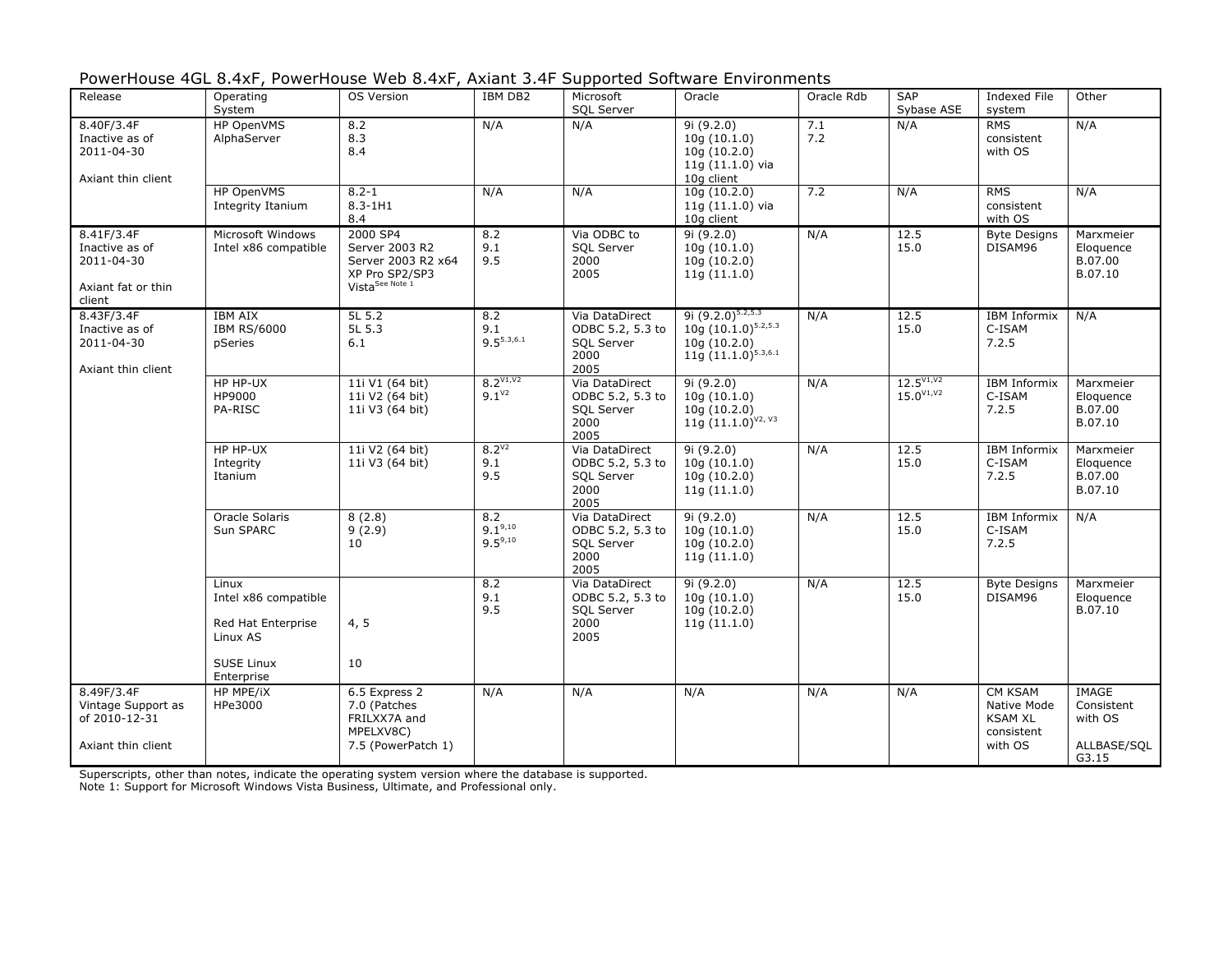| PowerHouse 4GL 8.4xE, PowerHouse Web 8.4xE, Axiant 3.4E Supported Software Environments |  |  |  |  |
|-----------------------------------------------------------------------------------------|--|--|--|--|
|-----------------------------------------------------------------------------------------|--|--|--|--|

| Release                                                                    | Operating<br>System                                             | OS Version                                                                       | IBM DB2                              | Microsoft<br>SQL Server                                                 | Oracle                                                            | Oracle Rdb             | <b>SAP</b><br>Sybase ASE                 | <b>Indexed File</b><br>system                                            | Other                                                         |
|----------------------------------------------------------------------------|-----------------------------------------------------------------|----------------------------------------------------------------------------------|--------------------------------------|-------------------------------------------------------------------------|-------------------------------------------------------------------|------------------------|------------------------------------------|--------------------------------------------------------------------------|---------------------------------------------------------------|
| 8.40E/3.4E<br>Inactive as of<br>2010-01-06<br>Axiant thin client           | HP OpenVMS<br>AlphaServer                                       | $7.3 - 2$<br>$8.2\,$<br>8.3                                                      | N/A                                  | N/A                                                                     | 9i (9.2.0)<br>$10g (10.1.0)^{8.2,8.3}$<br>$10g(10.2.0)^{8.2,8.3}$ | 7.1<br>$7.2^{8.2,8.3}$ | N/A                                      | <b>RMS</b><br>consistent<br>with OS                                      | N/A                                                           |
|                                                                            | HP OpenVMS<br>Integrity Itanium                                 | $8.2 - 1$<br>8.3                                                                 | N/A                                  | N/A                                                                     | 10q(10.2.0)                                                       | 7.2                    | N/A                                      | <b>RMS</b><br>consistent<br>with OS                                      | N/A                                                           |
| 8.41E/3.4E<br>Inactive as of<br>2010-01-06<br>Axiant fat or thin<br>client | Microsoft Windows<br>Intel x86 compatible                       | 2000 SP4<br>Server 2003 R2<br>Server 2003 R2 x64<br>XP Pro SP2/SP3               | 8.2<br>9 via<br>8.2 client           | Via ODBC to<br><b>SOL Server</b><br>2000<br>2005                        | 9i(9.2.0)<br>10q(10.1.0)<br>10g (10.2.0)                          | N/A                    | 12.5<br>15.0                             | <b>Byte Designs</b><br>DISAM96                                           | Marxmeier<br>Eloquence<br>B.07.00<br>B.07.10                  |
| 8.43E/3.4E<br>Inactive as of<br>2010-01-06<br>Axiant thin client           | <b>IBM AIX</b><br><b>IBM RS/6000</b><br>pSeries                 | 5L 5.2<br>5L 5.3<br>6.1                                                          | 8.2<br>9 via 8.2<br>client           | Via DataDirect<br>ODBC 5.1, 5.2 to<br>SQL Server<br>2000<br>2005        | 9i(9.2.0)<br>10q(10.1.0)<br>10q(10.2.0)                           | N/A                    | 12.5<br>15.0                             | <b>IBM Informix</b><br>C-ISAM<br>7.2.5                                   | N/A                                                           |
|                                                                            | HP HP-UX<br>HP9000<br>PA-RISC                                   | 11i V1 (64 bit)<br>11i V2 (64 bit)<br>11i V3 (64 bit)                            | $8.2^{V1,V2}$<br>9 via 8.2<br>client | Via DataDirect<br>ODBC 5.1, 5.2 to<br>SQL Server<br>2000<br>2005        | 9i(9.2.0)<br>10q(10.1.0)<br>10q(10.2.0)                           | N/A                    | $12.5^{V1,V2}$<br>$15.0^{\vee 1,\vee 2}$ | <b>IBM Informix</b><br>C-ISAM<br>7.2.5                                   | Marxmeier<br>Eloquence<br>B.07.00<br>B.07.10                  |
|                                                                            | HP HP-UX<br>Integrity<br>Itanium                                | 11i V2 (64 bit)<br>11i V3 (64 bit)                                               | $8.2^{V2}$<br>9 via 8.2<br>client    | Via DataDirect<br>ODBC 5.1, 5.2 to<br><b>SQL Server</b><br>2000<br>2005 | 9i (9.2.0)<br>10q(10.1.0)<br>10q(10.2.0)                          | N/A                    | 12.5<br>15.0                             | <b>IBM Informix</b><br>C-ISAM<br>7.2.5                                   | Marxmeier<br>Eloquence<br>B.07.00<br>B.07.10                  |
|                                                                            | Oracle Solaris<br>Sun SPARC                                     | 8(2.8)<br>9(2.9)<br>10                                                           | 8.2<br>9 via 8.2<br>client           | Via DataDirect<br>ODBC 5.1, 5.2 to<br>SQL Server<br>2000<br>2005        | 9i(9.2.0)<br>10g (10.1.0)<br>10q(10.2.0)                          | N/A                    | 12.5<br>15.0                             | <b>IBM Informix</b><br>C-ISAM<br>7.2.5                                   | N/A                                                           |
|                                                                            | Linux<br>Intel x86 compatible<br>Red Hat Enterprise<br>Linux AS | $\overline{4}$                                                                   | 8.2<br>9 via 8.2<br>client           | Via DataDirect<br>ODBC 5.2, 5.3 to<br>SQL Server<br>2000<br>2005        | 9i (9.2.0)<br>10q(10.1.0)<br>10g(10.2.0)                          | N/A                    | 12.5<br>15.0                             | <b>Byte Designs</b><br>DISAM96                                           | Marxmeier<br>Eloquence<br>B.07.10                             |
|                                                                            | <b>SUSE Linux</b><br>Enterprise                                 | 10                                                                               |                                      |                                                                         |                                                                   |                        |                                          |                                                                          |                                                               |
| 8.49E/3.4E<br>Inactive as of<br>2010-01-06<br>Axiant thin client           | <b>HP MPE/IX</b><br>HPe3000                                     | 6.5 Express 2<br>7.0 (Patches<br>FRILXX7A and<br>MPELXV8C)<br>7.5 (PowerPatch 1) | N/A                                  | N/A                                                                     | N/A                                                               | N/A                    | N/A                                      | <b>CM KSAM</b><br>Native Mode<br><b>KSAM XL</b><br>consistent<br>with OS | <b>IMAGE</b><br>Consistent<br>with OS<br>ALLBASE/SQL<br>G3.15 |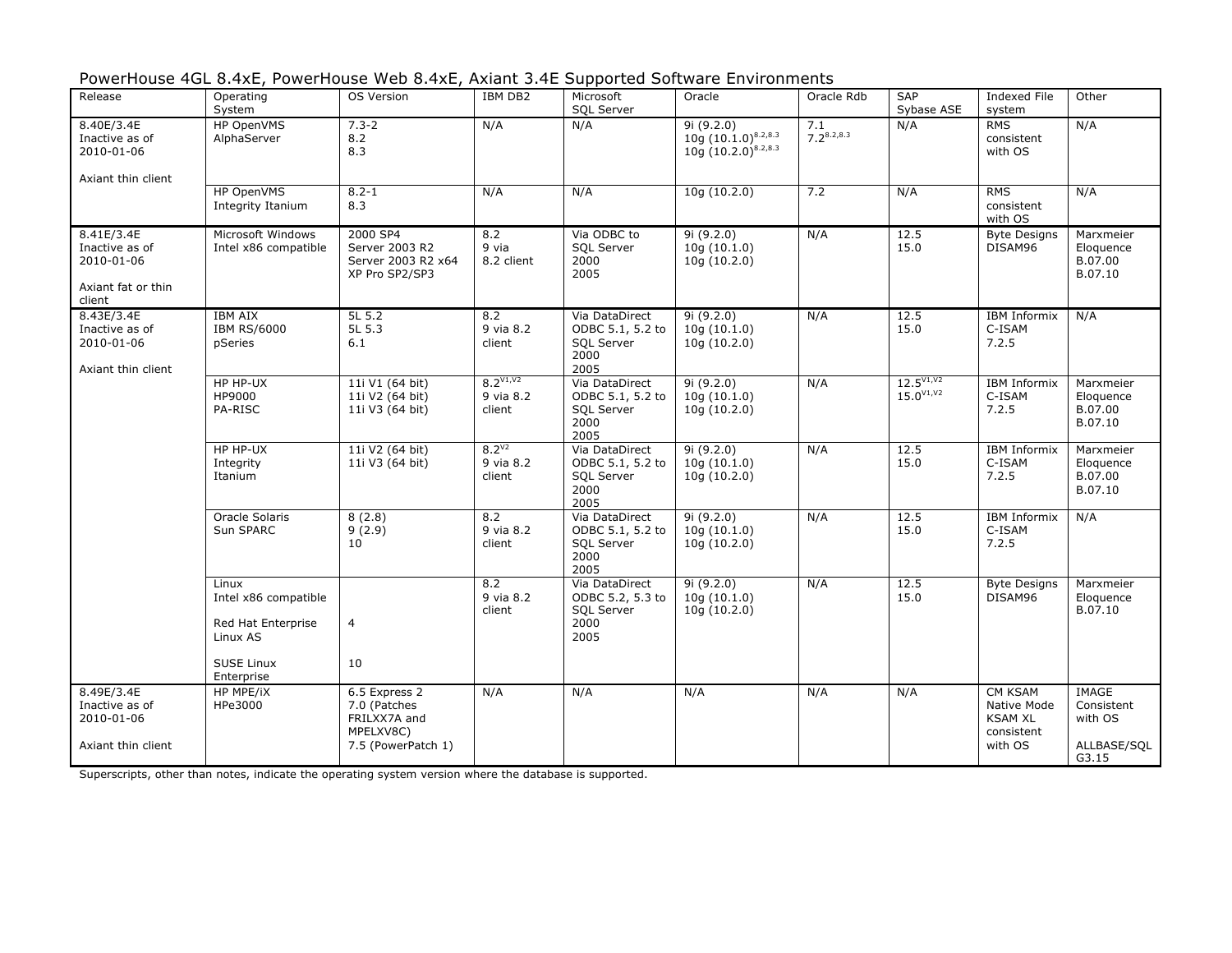| PowerHouse 4GL 8.4xD1, PowerHouse Web 8.4xD1, Axiant 3.4D1 Supported Software Environments |
|--------------------------------------------------------------------------------------------|
|--------------------------------------------------------------------------------------------|

| Release                                                                      | Operating<br>System                             | OS Version                                                                       | IBM DB2    | Microsoft<br>SQL Server                                                                | Oracle                                                                                            | Oracle Rdb                  | <b>SAP</b><br>Sybase ASE                                    | <b>Indexed File</b><br>system                                            | Other                                                                |
|------------------------------------------------------------------------------|-------------------------------------------------|----------------------------------------------------------------------------------|------------|----------------------------------------------------------------------------------------|---------------------------------------------------------------------------------------------------|-----------------------------|-------------------------------------------------------------|--------------------------------------------------------------------------|----------------------------------------------------------------------|
| 8.40D1/3.4D1<br>Inactive as of<br>2008-06-28<br>Axiant thin client           | HP OpenVMS<br>AlphaServer                       | $7.2 - 2$<br>7.3<br>8.2                                                          | N/A        | N/A                                                                                    | 8i (8.1.7)<br>9i (9.0.1)<br>9i $(9.2.0)^{7.3}$<br>10g $(10.1.0)^{7.3}$ via<br>9i (9.2.0.5) client | 7.0.6<br>7.1<br>$7.2^{8.2}$ | N/A                                                         | <b>RMS</b><br>consistent<br>with OS                                      | N/A                                                                  |
|                                                                              | HP OpenVMS<br>Integrity Itanium                 | $8.2 - 1$                                                                        | N/A        | N/A                                                                                    | N/A                                                                                               | 7.2                         | N/A                                                         | <b>RMS</b><br>consistent<br>with OS                                      | N/A                                                                  |
| 8.41D1/3.4D1<br>Inactive as of<br>2008-06-28<br>Axiant fat or thin<br>client | Microsoft Windows<br>Intel x86 compatible       | 2000 SP4<br>Server 2003 R1<br>Server 2003 R2<br>XP Pro SP2                       | 7.2<br>8.2 | Via ODBC to<br>SQL Server<br>7.0<br>2000<br>2005 via<br>SQL Server 2000<br>ODBC driver | 8i (8.1.7)<br>9i(9.2.0)<br>10q(10.1.0)<br>10g (10.2.0)                                            | N/A                         | 12.0 (CTLib)<br>12.5<br>$15.0$ via<br>12.5 client           | <b>Byte Designs</b><br>DISAM96                                           | Marxmeier<br>Eloquence<br>B.07.00<br>B.07.10                         |
| 8.43D1/3.4D1<br>Inactive as of<br>2008-06-28<br>Axiant thin client           | <b>IBM AIX</b><br><b>IBM RS/6000</b><br>pSeries | 5L 5.1 (64 bit)<br>5L 5.2 (64 bit)<br>5L 5.3 (64 bit)                            | 7.2<br>8.2 | Via DataDirect<br>ODBC 5.0 to<br>SQL Server 2000                                       | 8i (8.1.7)<br>9i(9.2.0)<br>10q(10.1.0)<br>10q(10.2.0)                                             | N/A                         | 12.0 (CTLib)<br>12.5 (CTLib)<br>15.0 via<br>12.5 client     | <b>IBM Informix</b><br>C-ISAM<br>7.2.5                                   | N/A                                                                  |
|                                                                              | HP HP-UX<br>HP9000<br>PA-RISC                   | 11.0 (32 bit)<br>11i V1 (64 bit)<br>11i V2 (64 bit)                              | 7.2<br>8.2 | Via DataDirect<br>ODBC 5.0 to<br>SQL Server 2000                                       | 8i(8.1.7)<br>9i(9.2.0)<br>10q(10.1.0)<br>10q(10.2.0)                                              | N/A                         | $12.0$ (CTLib)<br>12.5 (CTLib)<br>$15.0$ via<br>12.5 client | <b>IBM</b> Informix<br>C-ISAM<br>7.2.5                                   | ALLBASE/SOL<br>G3.14<br>Marxmeier<br>Eloquence<br>B.07.00<br>B.07.10 |
|                                                                              | HP HP-UX<br>Integrity<br>Itanium                | 11i V2 (64 bit)                                                                  | 8.2        | Via DataDirect<br>ODBC 5.0 to<br>SQL Server 2000                                       | 9i(9.2.0)<br>10q(10.1.0)<br>10q(10.2.0)                                                           | N/A                         | 12.5 (CTLib)<br>$15.0$ via<br>12.5 client                   | <b>IBM Informix</b><br>C-ISAM<br>7.2.5                                   | Marxmeier<br>Eloquence<br>B.07.00<br>B.07.10                         |
|                                                                              | Oracle Solaris<br>Sun SPARC                     | 8(2.8)<br>9(2.9)<br>10                                                           | 7.2<br>8.2 | Via DataDirect<br>ODBC 5.0 to<br>SQL Server 2000                                       | 8i (8.1.7)<br>9i (9.2.0)<br>10q(10.1.0)<br>10g (10.2.0)                                           | N/A                         | 12.0 (CTLib)<br>12.5 (CTLib)<br>15.0 via<br>12.5 client     | <b>IBM Informix</b><br>C-ISAM<br>7.2.5                                   | N/A                                                                  |
| 8.49D1/3.4D1<br>Inactive as of<br>2008-06-28<br>Axiant thin client           | <b>HP MPE/IX</b><br>HPe3000                     | 6.5 Express 2<br>7.0 (Patches<br>FRILXX7A and<br>MPELXV8C)<br>7.5 (PowerPatch 1) | N/A        | N/A                                                                                    | N/A                                                                                               | N/A                         | N/A                                                         | <b>CM KSAM</b><br>Native Mode<br><b>KSAM XL</b><br>consistent<br>with OS | <b>IMAGE</b><br>Consistent<br>with OS<br>ALLBASE/SQL<br>G3.15        |